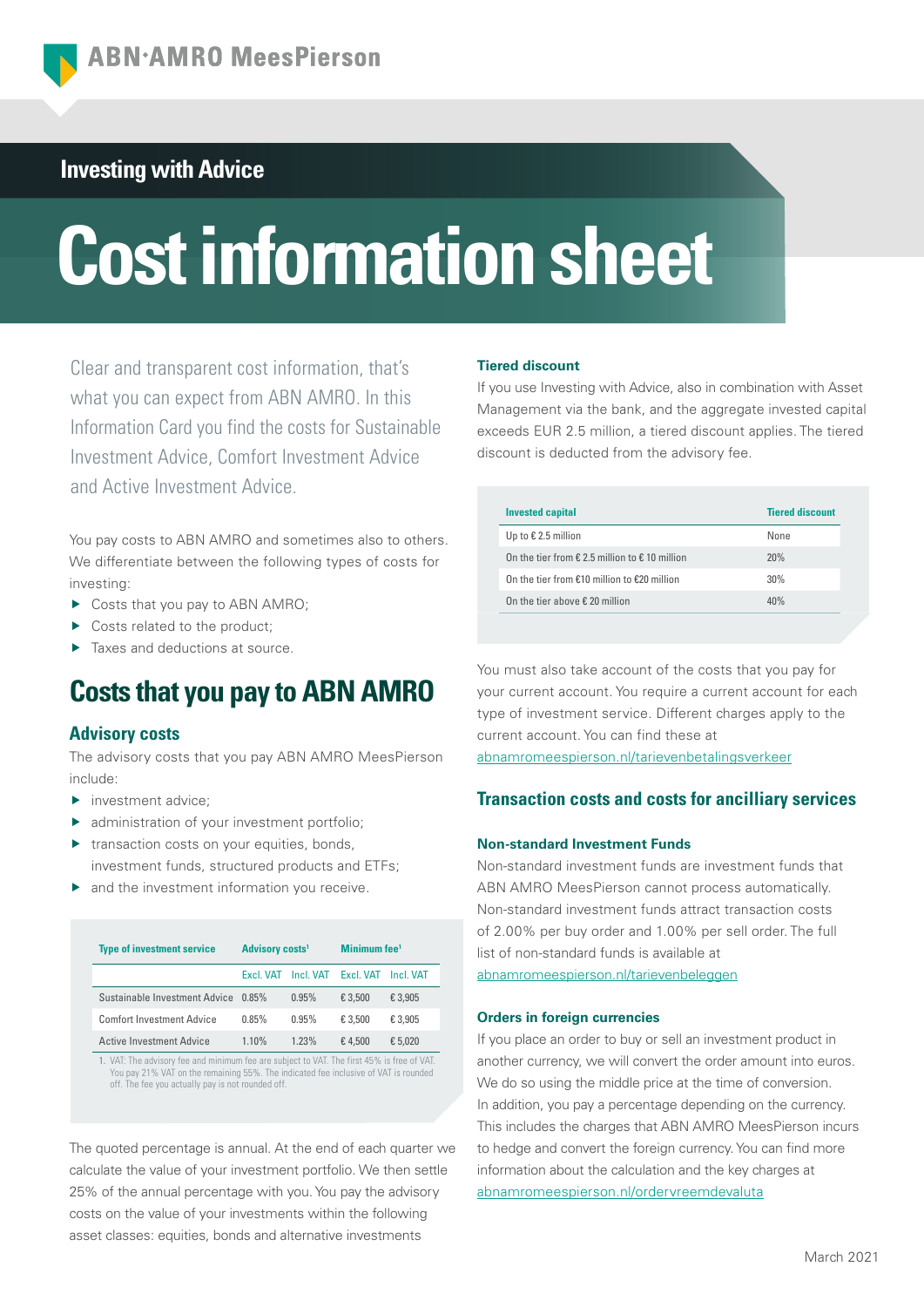## **Administrative services**

Examples include:

- ▶ Costs for back-office services provided on your instructions, such as delivering investment products to another bank.
- ▶ Costs for the reinvestment of dividends if you take part in a reinvestment plan (DRIP).

These costs and taxes are specified on your investment invoice. You can find more information on all other types of costs at [abnamromeespierson.nl/tarievenbeleggen](https://www.abnamro.nl/nl/privatebanking/beleggen/tarieven.html)

## **Switching at the expense of ABN AMRO MeesPierson**

Want to transfer your investments to ABN AMRO MeesPierson? Then use our Investment Switch Service. It's very simple. We take care of the transfer and will refund the costs charged by your old bank up to a maximum of € 1,500, including VAT, per 12 months. Go to [abnamromeespierson.nl/overstapservicebeleggen](https://www.abnamro.nl/nl/prive/beleggen/service/overstapservice-beleggen/index.html?pos=vku_overstapservicebeleggen) for more information.

# **Costs that you pay to others**

# **Costs related to the product (product costs)**

## **Product costs**

Do you invest in investment funds? In that case you pay, in addition to the advisory costs (which includes the transaction costs), the costs that the investment fund charges for the management of that fund. These product costs are not paid separately, but are already included by the fund manager in the price of the investment fund. These costs consist of:

- Management fees.
- $\blacktriangleright$  Transaction costs within the investment fund itself.
- Administration fees, service charges, marketing expenses and other similar expenses.
- $\triangleright$  Swing pricing. These are fees that the fund manager can charge when investors enter and exit the fund. Also known as subscription and redemption fee or anti-dilution levy.
- $\blacktriangleright$  Extra expenses such as the accountancy fee, legal fees and other operating expenses.
- Tax. Tax is payable on most foreign investment funds. The best-known tax is the 'taxe d'abonnement' if you invest in Luxembourg-domiciled investment funds. At ABN AMRO you can invest in all sorts of investment funds of different providers. Many of these investment funds are Luxembourgdomiciled investment funds.

More information can be found under the heading 'Inzicht in uw beleggingskosten' (Insight in your investment charges) at [abnamromeespierson.nl/tarievenbeleggen](https://www.abnamro.nl/nl/privatebanking/beleggen/tarieven.html) 

The ongoing charges are set out in the Key Investor Information Document (KIID) of the investment fund. You can find the KIID at [abnamromeespierson.nl/fondsen](https://www.abnamro.nl/nl/prive/beleggen/koersinformatie/beleggingsfondsen.html) in the product information of the investment funds.

## **Taxes and deductions at source**

## **Foreign taxes**

Transactions conducted outside the Netherlands may be subject to tax. We will include this tax directly in your order. We will then pay the tax to the foreign tax authority. National taxes on the purchase or receipt of investment products currently include:

- ▶ United Kingdom: 0.50% stamp duty.
- $\blacktriangleright$  Ireland: 1.00% stamp duty.
- France and French companies: 0.30% financial transaction tax (FTT).
- $\blacktriangleright$  Italy and Italian companies: 0.10% financial transaction tax (FTT).
- Spain and Spanish companies: 0.20% financial transaction tax' (FTT).

## **Costs and returns**

Your investments are subject to costs. These reduce your return. Investing also involves taking risks. You should therefore carefully consider whether investing is (still) appropriate for you or whether savings would be a better option for you.

You will find more information on investing and the risks of investing with ABN AMRO at

[abnamromeespierson.nl/voorwaardenbeleggen](https://www.abnamro.nl/nl/prive/beleggen/voorwaarden.html?pos=vku_voorwaardenbeleggen) in the General Investment Conditions.

[abnamromeespierson.nl](https://www.abnamro.nl/nl/privatebanking/index.html?pos=vku_abnamromeespierson) | [financialfocus.nl](https://financialfocus.abnamro.nl/)